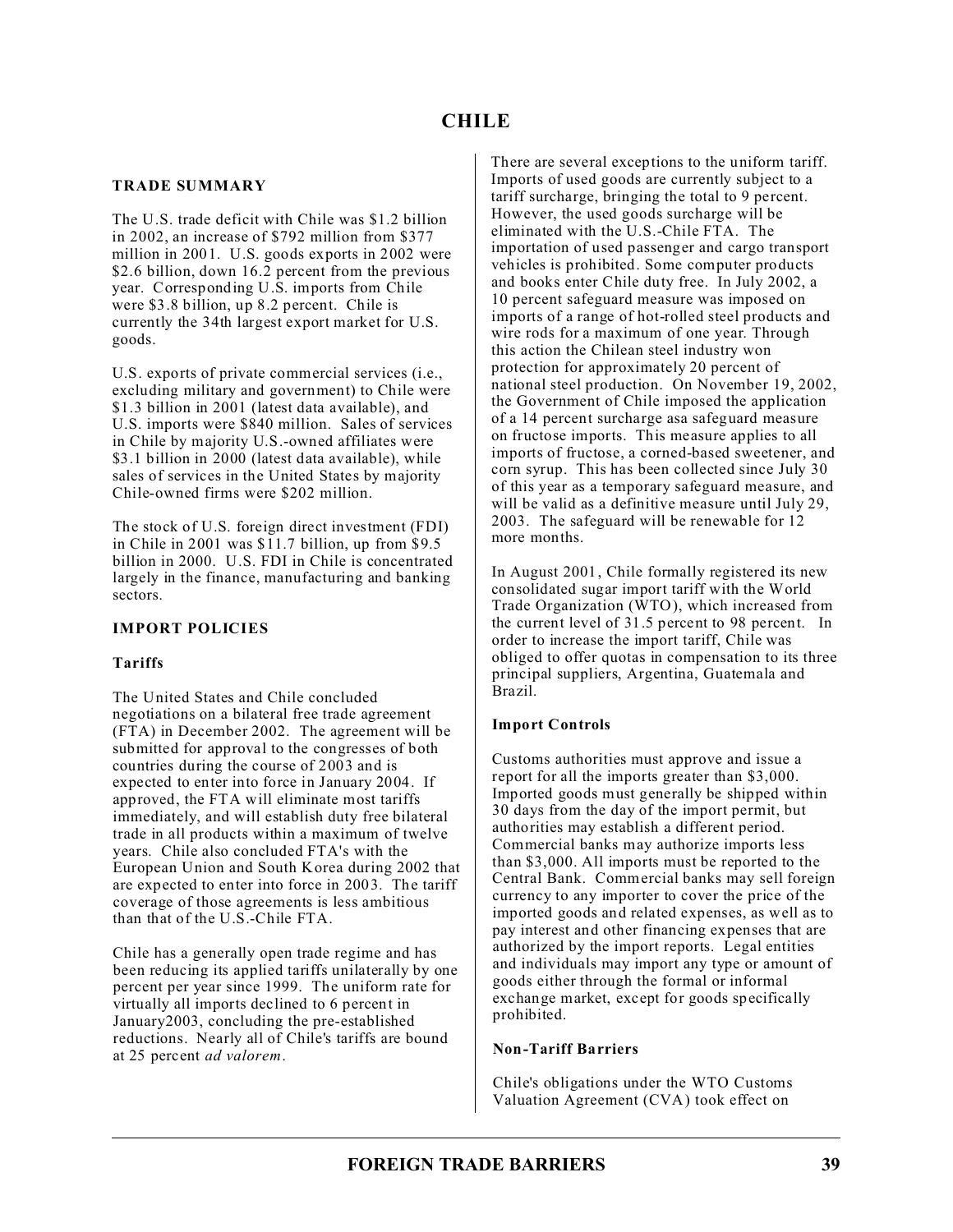January 1, 2000, but WTO records do not indicate that Chile has notified its legislation or the Customs Valuation Checklist to the WTO Committee on Customs Valuation as yet. The Chilean Senate Finance Committee is currently reviewing the Miscellaneous Law, whose objective it is to implement all Chilean WTO commitments from the Uruguay Round including Customs Valuation Agreement. This law is expected to be approved by early 2003. In 2001, the Chilean congress also passed a law on Tax Evasion that includes a new set of rules for the application of customs valuation.

Chile maintains a complex price band system for wheat, wheat flour, edible vegetable oils and sugar. The price band system was created in 1985 and is intended to protect the domestic production of the above goods. Under this system, specific duties based on the quantity of imported goods are imposed on top of *ad valorem* tariffs to keep domestic prices within a predetermined range. Even though Chile is gradually reducing *ad valorem* rates, the specific duties can effectively keep tariffs on these agricultural products quite high. For example, due to low international wheat prices in 1999 and 2000 effective tariff rates rose as high as 90 percent, well above Chile's WTO bound rate. However, on 17 May 2001, the price bands applicable for sugar, oil seeds and their derivatives were lowered for the following harvest season, extending through March 2003. The price band system will be phased out with the implementation of the U.S.-Chile FTA.

## **Safeguards**

Chile adopted a provisional safeguard measure on imports of mixtures of edibles oils, consisting of an *ad valorem* tariff surcharge of 48 percent on January 11, 2001. Argentina subsequently initiated a case before the WTO Dispute Settlement Body, charging that the measure was incompatible with Chile's obligations under Article XIX of the 1994 General Agreement on Trade Tariffs and Trade (GATT) and the Agreement on Safeguards. Chile suspended the price band for oils on April 25, 2001 when the Government lifted the 48 percent safeguard tariff, which in practice concluded this year. On October 23, 2002, the WTO ruled that Chile must modify its price band system to make it more transparent. Chile had 30 days to formalized its willingness to adopt measures to adjust the price band system taking into consideration the observations made by the WTO. According to the WTO ruling, Chile

and Argentina must agree on a period of implementation for the ruling and the changes in domestic norms and practices.

In November 2002, Chile adopted a 14 percent surcharge as a safeguard measure on all imports of fructose and corn syrup. The surcharge has been collected since July 30, 2003. The safeguard will be renewable for 12 more months. Imports of fructose from Canada, Mexico and Peru are excluded from the safeguard because of free trade and commercial agreements between Chile and these countries.

#### **STANDARDS, TESTING, LABELING AND CERTIFICATION**

Chile's strict animal health and phytosanitary requirements prevent the entry of a number of U.S. products, such as Northwest cherries and some citrus. As a result of efforts by the U.S. Government on sanitary and phytosanitary issues, however, Chile has begun to open its market to some trade in certain U.S. horticultural products, including citrus, table grapes, kiwis, apples, and pears from the U.S. West Coast. In October 2000, the Chilean government published final rules providing market access for avocados and walnuts from California. In June 2001, Chilean authorities also provided market access toapples and pears from Oregon, grapes from California, and strawberries and raspberries. During 2002Chile also granted market access to certain citrus from California.

U.S. exports of fresh and frozen uncooked poultry are effectively blocked from the Chilean market by salmonella inspection requirements. Both poultry and red meat imports from the United States are also severely constrained by Chile's failure to recognize the U.S. meat and poultry inspection systems, thus limiting access only to those plants that pay for Chilean inspectors to travel to the United States to inspect and certify them. The same rule applies to and constrains U.S. trade in other livestock products. Further, Chile does not permit U.S. beef in consumer cuts to enter the market without being graded and labeled to Chilean standards, which are incompatible with U.S. grading and labeling systems. The U.S. and Chilean authorities made significant progress toward resolving these issues in 2002 through a working group and expect to achieve definitive solutions in 2003.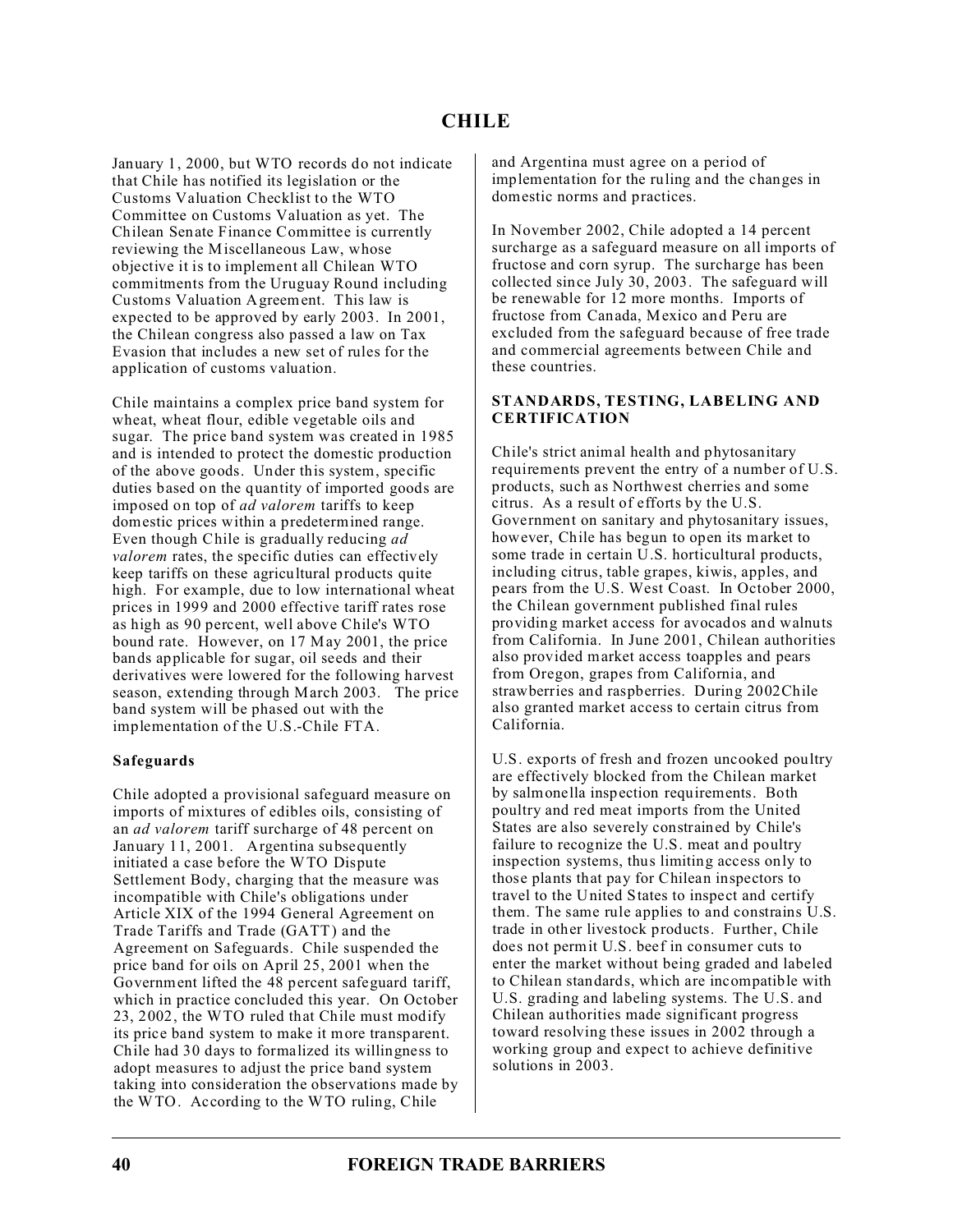According to U.S. and Chilean industry sources, U.S. dry peas exported to Chile are subject to Chilean fumigation requirements, although Canadian dry peas are not. The Chilean government is studying a rule proposed by the Health Ministry to require mandatory labeling of food products containing transgenic ingredients. The U.S. continues to press Chile to implement and enforce WTO-consistent sanitary and phytosanitary requirements.

## **GOVERNMENT PROCUREMENT**

Government entities in Chile usually do their own procurement. Chilean law calls for public bids for large purchases, although procurement by negotiation is permitted in certain cases. Foreign and local bidders on government tenders must register with the Chilean Direccion de Provisionamiento del Estado(Bureau of Government Procurement Supplies). They must also post a bank and/or guarantee bond, usually equivalent to 10 percent of the total bid; to assure compliance with specifications and delivery dates. Chile is not a member of the WTO Agreement on Government Procurement.

The Government of Chile created the Information System for Procurements and Public Contracts for Public Sector (www.chilecompras.cl) in March 2000. The object of the system is to simplify, modify and introduce transparency to the process for procurement of goods and contracting of services of the Government of Chile. Through this site anyone can offer products or services and register in the system as a potential supplier for government procurement in their area of interest, free of charge. The system also allows all public agencies with needs for goods and services to publish information concerning their public bidding process and estimate requirements for all their purchases through the Internet. Public agencies also publish all details of the results of the procurement process.

The U.S.-Chile FTA will cover the procurement of most Chilean central government agencies, 13 regional governments, 11 ports and airports, and more than 350 municipalities in Chile. It also establishes strong government procurement disciplines ensuring non-discrimination against U.S. firms when bidding on government procurement opportunities that are covered by the FTA.

#### **EXPORT SUBSIDIES**

Chile's Ministry of Foreign Affairs promotes the country's exports by providing grants to private companies or industries for export promotional activities that go beyond what would be considered general export promotion. The goal of ProChile, the Export Promotion Bureau of Chile, is the promotion of specific products to targeted exports markets. It also provides direct financial assistance to participating firms. Chile provides a simplified duty drawback program for nontraditional exports, which does not rebate actual duties paid on imported components. Instead, the program refunds a percentage of the value of the export. Companies purchasing capital equipment domestically can borrow up to seventy-three percent of the amount of customs duties that would have been paid on the capital goods if they had been imported. If the capital goods are ultimately used in the production of exports, the loan balances and any unpaid interest are waived and the producer is not required to repay the loan. Another export-promotion measure lets all exporters defer import duties for up to seven years on imported capital equipment or receive an equivalent subsidy for domestically produced capital goods. Chile has announced that it will phase out the simplified drawback program, in accordance with its WTO commitments. The Value Added Tax (VAT) reimbursement policy is another export-promotion measure. Exporters have the right to recoup the VAT that they have paid when purchasing goods and using services intended for export activities. During 1999, the Ministry of Economy announced the creation of an export credit guarantee program that will guarantee 80 percent of exporter credits up to a limit of \$132,000. Eligible exporters must have annual sales of less than \$16.7 million.

The "Country Image" Program is an advertising campaign intended to enhance Chile's image among the population and opinion leaders in target export markets. The program is a "joint venture" between the Chilean public and private sector. The program's beneficiaries include all companies that currently export, as well as those with export potential.

## **Export Controls**

The Customs Authority must approve and issued export reports. Exported goods must generally be shipped within 90 days from the date of the export report, but this period may be extended under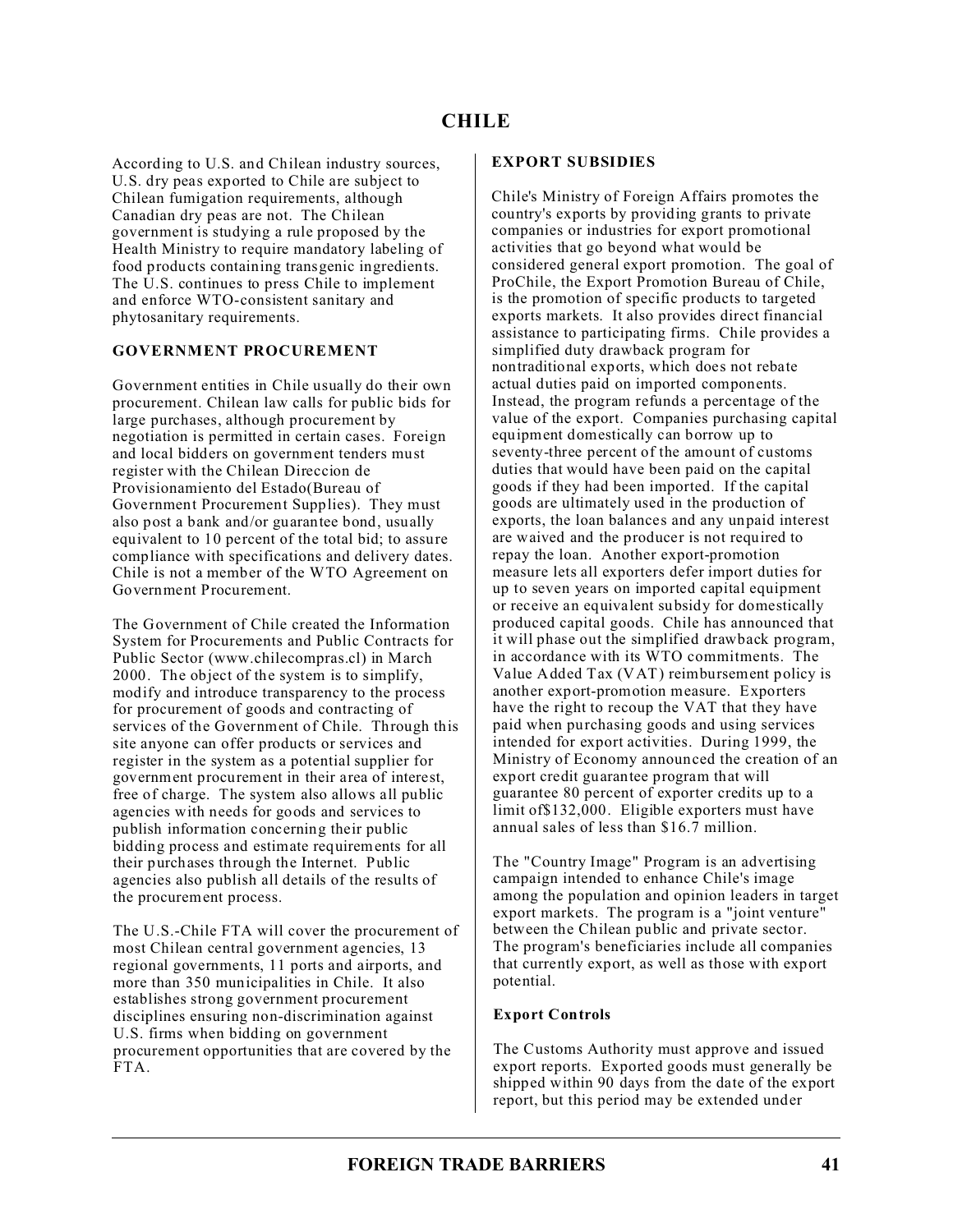certain conditions. Exporters may freely dispose of hard currency derived from exports. As with imports, exporters may use the formal or informal exchange market. All exports must be reported to the Central Bank, except for copper exports, which are authorized by the Chilean Copper Commission. Duty free import of materials used in products for export within 180 days is permitted with prior authorization. Free-zone imports are exempt from duties and value-added tax if re-exported.

#### **INTELLECTUAL PROPERTY RIGHTS (IPR) PROTECTION**

#### **Patents and Trademarks**

Chile implemented a patent, trademark and industrial design law in 1991 that provides product patent protection for pharmaceuticals and a limited form of pipeline protection. While the law is generally strong, deficiencies exist, including: a term of protection inconsistent with TRIPS term of 20 years from filing; no provisions for restoring the patent term in appropriate circumstances; inadequate industrial design protection; lax enforcement mechanisms and a lack of full "pipeline" protection for pharmaceutical products patented in other countries prior to the time in which product patent protection became available in Chile. The Government of Chile introduced legislation in 1999 intended to make this and other Chilean intellectual property laws fully TRIPS consistent. However, this legislation was not passed prior to January 1, 2000, when Chile's TRIPS obligations came into effect and still has not been approved by the Chilean Congress. The U.S. Government has urged the Government of Chile to ensure that TRIPS consistent intellectual property protection be provided as soon as possible. The Chilean Congress was making progress on a draft bill in late 2002. If approved, the U.S.-Chile FTA would enhance the protection of copyrights, patents, trademarks and trade secrets. Patent terms could be extended to compensate for administrative or regulatory delays in granting the original patent, consistent with U.S. practice. Grounds for revoking a patent would be limited to those for refusing a patent initially, thus protecting against arbitrary revocation.

U.S. pharmaceutical firms and other applicants for patents currently face significant delays in patent approval owing to extensive case backlogs in Chile's patent office. In addition, in November

2001 the Chilean Institute of Public Health announced that it would issue health registrations of drugs without regard to whether a patented version of the drug already exists. Health approvals were granted on the basis of unauthorized use of confidential test data in a number of cases in 2002, though the practice was stopped later in the year. In practice there is no effective link between health authorities and the patent office so as to guarantee effective protection of intellectual property rights. The marketing of unauthorized copies of patented drugs remains a serious problem in Chile. The United States and Chile committed in the FTA to grant protection against disclosure of pharmaceutical data a period of 5 years and 10 years for agricultural chemicals test data.

Chile's trademark law is generally consistent with international standards, but contains some deficiencies, including: no requirement of use to maintain trademark protection; a "novelty" requirement for trademark registration; unclear provision for trademarking figurative marks, color or packaging; and no provisions for protection of "well-known" marks. Some U.S. trademark holders have complained of inadequate enforcement of trademark rights in Chile. The U.S.-Chile FTA would require government involvement in dispute resolution between trademarks and Internet domain names in order to prevent"cyber-squatting" of trade marked domain names. It also applies the principle of "first in-time, first-in-right" to trademarks and geographical indicators (place-names).

## **Copyrights**

Chile revised its copyright law in 1992, extending the term of protection to the author's life plus 50years, the standard in the WTO TRIPS Agreement. While the copyright law provides protection that is nearly consistent with international standards in most areas, shortcomings remain. The Chilean law does not provide adequate penalties for copyright infringement, has no provision for ex parte civil searches, is uncertain regarding the availability of injunctions and temporary restraining orders, and places unnecessary constraints on contractual rights. Despite increasingly active enforcement efforts by the police, piracy of computer software and video recordings remains significant. Attempts to enforce copyrights in Chile have met with considerable delays in the courts and weak sentences. The U.S. industry estimates losses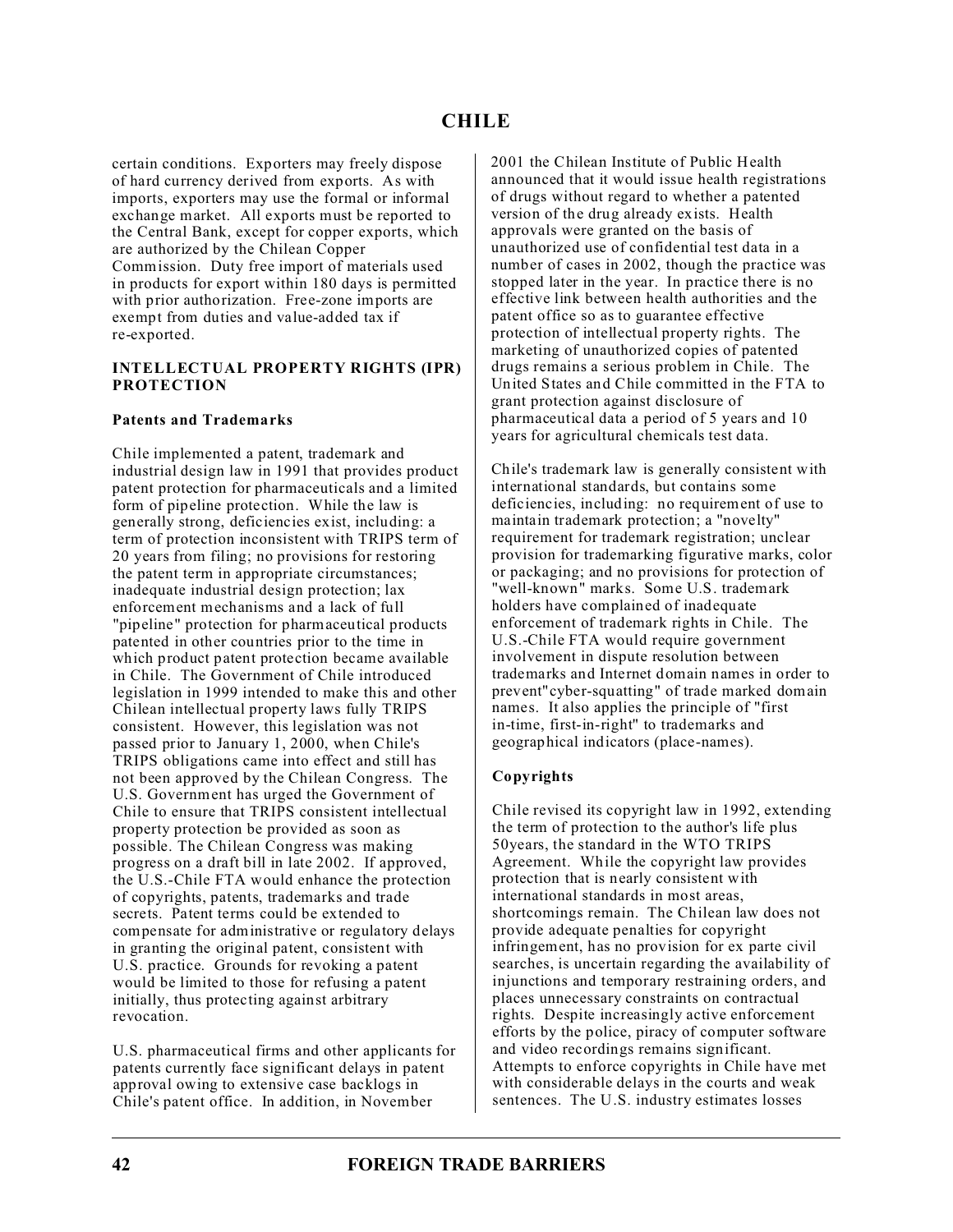related to video piracy alone to exceed \$2 million annually. Revision of the1992 copyright law is also addressed in the Government of Chile's 1999 intellectual property rights bill, but drafts of the law do not appear to provide for more effective use of injunctions in infringement cases.

Chile signed the World Intellectual Property Organization (WIPO) Treaties on Copyright and Performances and Phonograms in April 2001. The U.S.-Chile FTA would provide state-of-the-art protection for digital products.

#### **SERVICES BARRIERS**

Chile's relatively open services trade and investment regime stands in contrast to its relatively limited General Agreement on Trade in Services (GATS) commitments. In particular, Chile maintains a "horizontal" limitation, applying to all sectors in Chile's GATS schedule, under which authorization for foreign investment in service industries may be contingent on a number of factors, including: employment generation, use of local inputs and compensation. This restriction undermines the commercial value and predictability of Chile's GATS commitments.

Chile has made WTO commitments on most basic telecommunications services, adopting the WTO reference paper on regulatory commitments and ratifying the GATS Fourth Protocol. Nonetheless, U.S. companies occasionally complain of regulatory delays and a lack of transparency in regulatory decisions. Chile's WTO schedule of commitments excludes local basic telecommunications services, one-way satellite transmissions of Direct-to-Home and Direct Broadcast Satellite television services and of digital audio services. It also excludes free reception broadcasting services. Upon implementation of the U.S.-Chile FTA, greater levels of transparency are ensured and access to the market for local basic services is secured.

During the 1997 WTO financial services negotiations, Chile made commitments in banking services and most securities and other financial services. However, Chile made commitments neither for asset management services, including the management of mutual funds or pension funds, nor for financial information services. Chile also reserved the right to apply economic needs and national interest tests when licensing foreign financial service suppliers. In practice, Chile has allowed foreign banks to establish as branches or

subsidiaries and to provide the same range of services that domestic banks are allowed to provide. According to Article 46 of Decree of Law (DFL) 251, the business of insuring or covering risk based upon premiums can only be undertaken in Chile by insurance and re-insurance corporations which are exclusively dedicated to carrying out insurance and other related activities. Foreign insurance companies established in Chile have no limitation on access to the Chilean market as long as their legal incorporation has been done according to the dispositions set in the Chilean Corporate Law Code. Foreign-based insurance companies cannot offer or contract insurance policies in Chile directly or through intermediaries. However, under the Capital Reform Law of 2001, insurance companies will face less regulatory restrictions on their investment portfolio, allowing them to make more flexible use of the range of assets offered by modern capital markets. The WTO Chilean Commitment Schedule in the securities sector does not include asset fund management (mutual funds, investment funds, foreign capital investment funds, and pension funds). As with the insurance companies, restrictions on mutual funds' investment portfolios and investment fund regulations have also been relaxed. Mutual fund administrators will also be allowed to undertake complementary activities, and net-worth requirements have been standardized. The reform allows different types of investment funds- mutual funds, private equity funds and real state fund to be managed by a single company.

Upon implementation of the U.S.-Chile FTA, U.S. banks, insurance, securities and related services, as well as telecommunications will face a more open, competitive and transparent market. The financial services chapter of the FTA includes core obligations of non-discrimination, most-favored nation treatment, and additional market access obligations. U.S. insurance firms will have full rights to establish subsidiaries or joint ventures for all insurance sectors with limited exceptions. Chile also committed to phase in insurance branching rights and to modify its legislation to open cross-border supply of key insurance sectors such as marine, aviation and transport (MAT) insurance, insurance brokerage of reinsurance and MAT insurance. U.S. banks and securities firms will be allow to establish branches and subsidiaries and may invest in local firms without restriction, except in very limited circumstances. U.S. financial institution will also be able to offer financial services to citizens participating in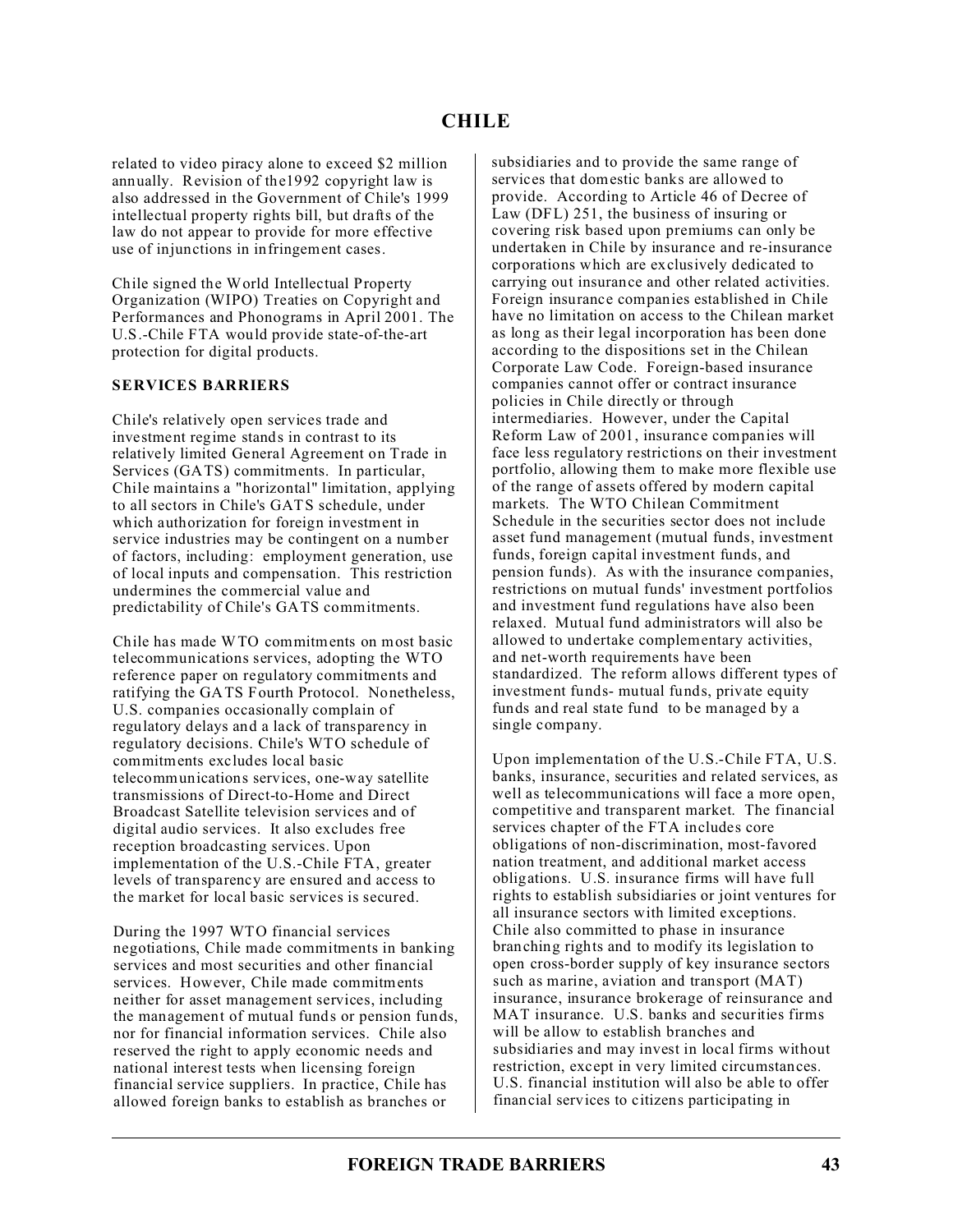Chile's privatized voluntary saving plans and they will gain some increased ability to offer products through Chile's mandatory social security system. Chile will allow U.S. based firms to offer services cross-border to Chileans in areas such as financial information and data processing, and financial advisory services with limited exception. Chilean mutual funds will be allow to use foreign-based portfolio managers.

Commitments in services under the FTA cover both cross-border supply of services and the right to invest and establish a local service presence. Market access commitments apply across a wide range of sectors, such as: computer and related services, telecommunications services, audiovisual services, construction and engineering, tourism, advertising, express delivery, professional services, distribution services, adult education and training services and environmental services, among others.

Chile has notified to the WTO measures inconsistent with WTO rules on Trade-Related Investment Measures (TRIMS). These measures deal with local content and trade balancing in the automotive industry. Proper notification allowed developing country WTO Members to maintain such measures for a five-year transitional period after entry into force of the WTO, but Chile did not meet the January 1, 2000deadline for eliminating these measures. The Chilean Government requested two extensions in its deadlines and was most recently granted an additional extension until December 31, 2001, to legislate the end of its TRIMS inconsistent laws. The request for an extension was based on the need for more time to fully dismantle the exemption from payment of customs duties envisaged in Article 3 of the Chilean Automotive Statute (Law No. 18,483), thereby bringing the statute fully into line with Chile's TRIMScommitments. Chile has not yet addressed these TRIMS inconsistencies, however. The United States is working with other WTO Members to carry out a case-by-case review of all TRIMS extension requests in an effort to ensure that the individual needs of those countries that have made requests can be addressed.

On April 16, 2001 the Central Bank of Chile suspended its remaining controls on capital flows in an effort to encourage inward portfolio investment and help resuscitate small and medium-sized business. Among the measures is the suspension of the "encaje", a deposit

requirement, which applied to foreign capital introduced into Chile for most lending purposes, investment in government securities and other short-term flows. This deposit requirement was reduced from 30 percent to 10 percent in June 1998 and to zero in 2000. In the last two years the Central Bank has also eliminated the one-year holding period for non-direct investment. Also, outflows associated with capital returns, dividends, and other investments will no longer need government approval. Restrictions on the issuance of American Depositary Receipts (ADRs) have been lifted, and Chilean companies will be free to take out loans or issue bonds in a greater range of currencies.

## **INVESTMENT BARRIERS**

While Chile welcomes foreign investment, controls and restrictions exist. The Foreign Investment Committee (FIC) of the Ministry of Economy is the sole institution empowered to accept foreign investments covered by Decree Law (DL) 600 and to set terms and conditions of corresponding contracts. Foreign investments exceeding \$1 million are currently entitled to the benefits and guarantees of DL 600. Under DL 600, profits may be repatriated immediately, but none of the original capital maybe repatriated for one year. Foreign direct investment is subject to pro forma screening by the Government of Chile. The FIC signs a separate contract with each investor. Contracts must stipulate the time period within which the investment is to be implemented. In the case of mining investments, this period is eight years. The FIC may extend this period to 12 years if exploration activities are undertaken. In all other areas the period is three years. In the case of investments in industrial or extractive projects(excluding mining) in amounts of at least \$50 million, the term may be extended up to eight years depending on the nature of the project. FIC approval is required for the following investments: those exceeding a total value of \$5 million; those related to sectors or activities that are normally developed bythe government or carried out by public services; those involving the media; and, those made by foreign governments or by foreign public entities.

Also, under Chapter 14 of the Foreign Exchange Regulations of the Central Bank, natural or juridical persons, domiciled abroad, may bring capital in foreign currency into Chile. Chapter 14 allows the investor to freely sell his foreign